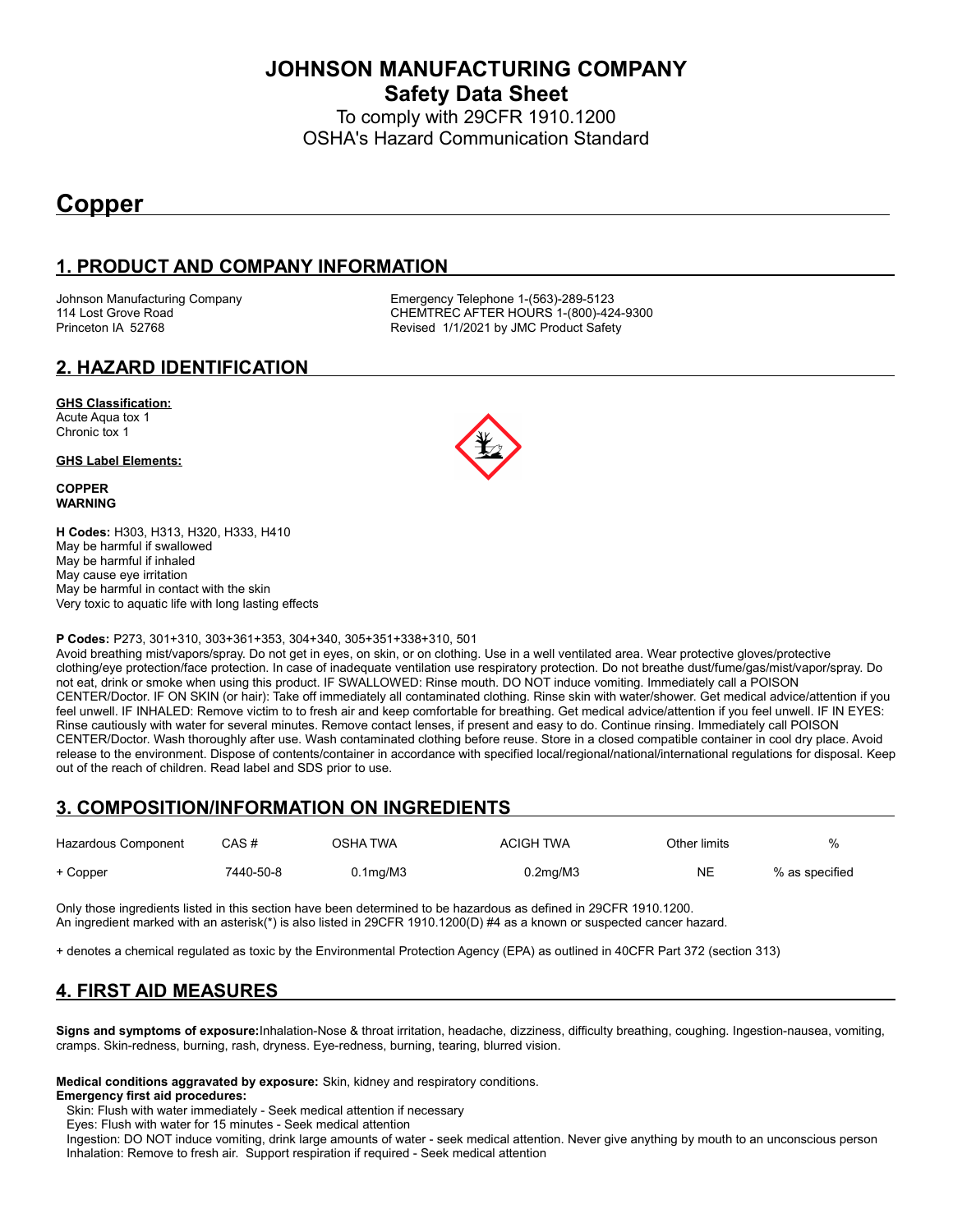### **5. FIREFIGHTING MEASURES**

**Extinguishing media**: dry chemical.

**Special fire fighting procedures**: use self sustaining respiratory suit. **Unusual Fire and Explosion Hazards**: High concentrations of dust may be explosive above 1100 F. May release metal and metal oxide fumes.

#### **6. ACCIDENTAL RELEASE MEASURES**

**Methods and materials**: Flush into chemical sewer or sweep up with a suitable absorbent. Wear adequate protection as described in section 8. **Environmental Precautions:** Avoid release to the environment. Collect spillage.

#### **7. HANDLING & STORAGE**

Wash thoroughly after use. Wash contaminated clothing before reuse. Store in a closed corrosive resistant container, with corrosive resistant liner, in cool dry place. Keep out of the reach of children. Read label and SDS prior to use.

### **8. EXPOSURE CONTROLS/PERSONAL PROTECTION**

**Occupational Exposure Limit Values:** See section 3. Respiratory Protection (type): HEPA mask required for fumes above TWA. Ventilation: Local Exhaust preferred Special: NE Mechanical: OK Protective Gloves: plastic or rubber Eye Protection: Goggles or face shield Other Protective Clothing or Equipment: as required to avoid contact. Work/Hygienic Practices: Wash after use. Follow good industrial hygienic practices.

### **9. PHYSICAL AND CHEMICAL PROPERTIES**

Boiling Point: 4120 F Specific Gravity: 7.3 Vapor Pressure (mm Hg): NE Melting Point: 450 F Vapor Density: NE <br>
Solubility in water: nil example: NE by DH: NE Solubility in water: nil Flash Point: NE (TOC) Flammable Limits: lel: NE uel: NE Appearance and odor: Copper color solid, odorless.

#### **10. STABILITY AND REACTIVITY**

**Stability** : STABLE Conditions to avoid : none

**Incompatibility (materials to avoid)**: strong bases & acids, oxidizers, sulfides, halogens. **Hazardous Decomposition or Byproducts (incomplete combustion)**: High concentrations of dust may be explosive above 1100 F. May release metal and metal oxide fumes.

**Hazardous Polymerization**: WILL NOT OCCUR Conditions to avoid: none

#### **11. TOXICOLOGICAL INFORMATION**

**Routes of entry:** Inhalation: yes Skin: no Ingestion: yes

**Health Hazards (acute and chronic):** Contact with fumes, dust and material may cause skin, eye and respiratory tract irritation. Ingestion may cause digestive tract irritation. Gross or repeated inhalation may result in "metal fume fever", symptoms of which may not manifest for several hours after exposure. Chronic exposure via inhalation may result in benign pneumoconiosis, other respiratory tract effects. Chronic inhalation and ingestion may result in kidney effects. Studies show that potential health risks vary by individual. Always minimize exposure as a precaution.

**Carcinogenicity:** not determined NPT? no IARC Monographs? no

#### **12. ECOLOGICAL INFORMATION**

**Toxicity: NE**<br> **Bio-accumulative Potential: NE Mobility in Soil: NE Bio-accumulative Potential: NE PBT & vPvB Assessment:** NE **Other Adverse Effects:** NE